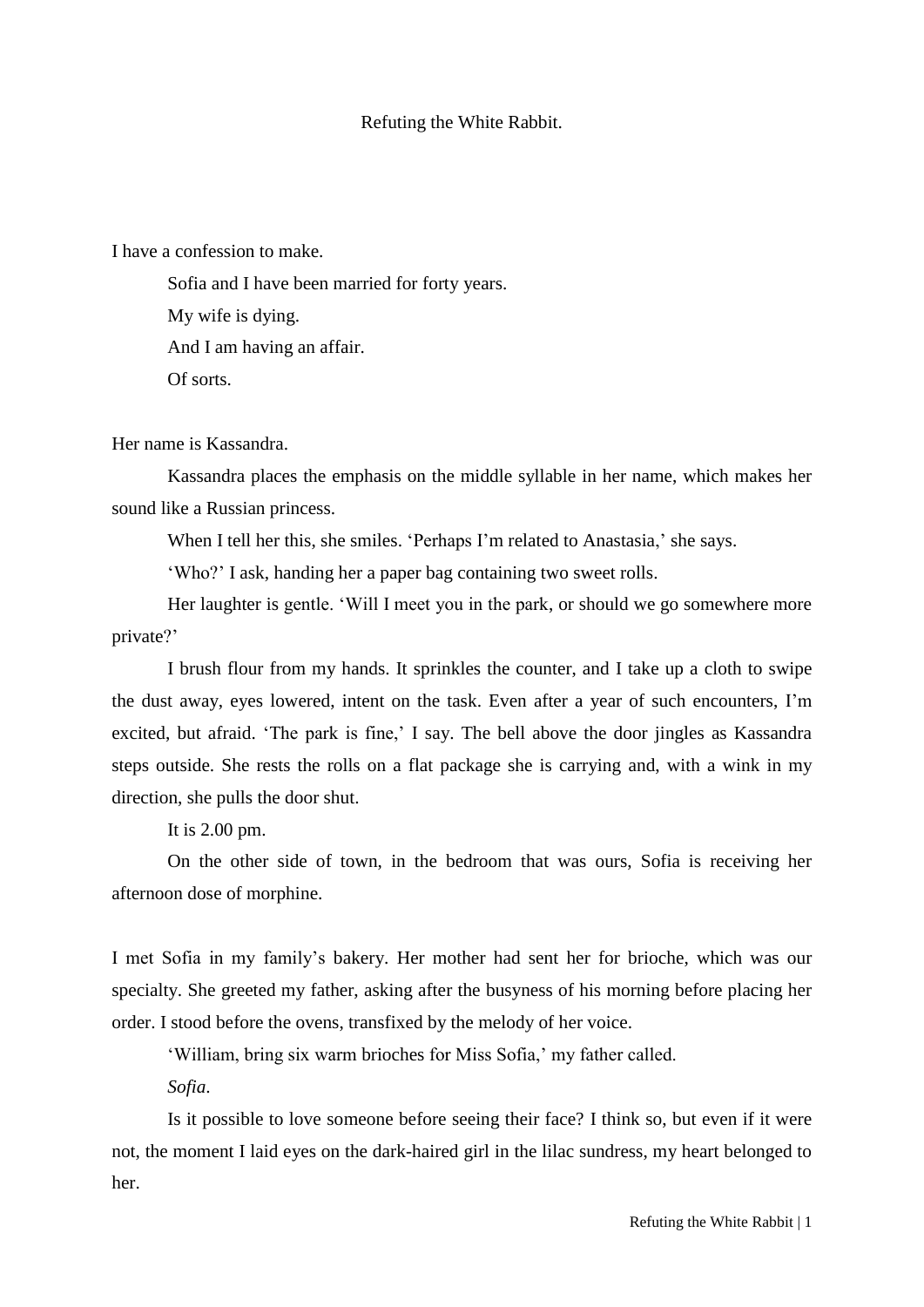'William? Where are the brioches?' my father asked.

I looked at my empty hands and then up, into Sofia's smile. 'I, um, sorry,' I mumbled.

'Bah!' My father threw a dishcloth at me. 'Do something useful,' he said, heading for the bakehouse. As he past me, he nodded in Sofia's direction; a gesture with all the subtlety of a nuclear explosion.

I bent to the task of polishing the sparkling countertop while I tried to think of what to say to Sofia, but my mind was blank. As providence would have it, Sofia was intelligent and beautiful. Without a word, she placed a piece of paper on the counter.

'Six brioches,' my father announced as he returned. I grabbed the note and hurried back to the ovens, pausing in the doorway for a second to look at her face.

'They smell wonderful, Mister Chapman,' Sofia said, smiling at me as she spoke to my father. I knew what that smile meant: she had made the first move, but the rest was up to me.

A man is supposed to grow in confidence with age, but being with Kassandra fills me with the uncertainty of a teenager. As I walk towards the park where she waits, my stomach clenches with nervous tension. I keep my gaze downcast so no one recognises the hunger in my eyes— a hunger that shouldn't be inside the husband of a woman who is dying in stages.

Some of the tension melts away as I enter the park and stroll between the trees, ignoring the 'Keep off the Grass' signs, which have never meant anything to me anyway. I'm a man who uses his instincts to find the practical route through a situation, rather than one who follows a rule for the sake of obedience or decorum. I guess that's how I came to be involved with Kassandra. The tension comes again, this time tinged with yearning, as I see her in the distance, sitting under a Cotton tree. She is bent over a book.

It's not Kassandra's beauty that arrests me, although she is beautiful in the way dawn is beautiful: fresh, vibrant and bursting with potential. Nor is it her boldness, which she wields with a devil-may-care abandon, or her intelligence, which she slips on and shrugs off as needed, like a favourite coat. I think instead, it is her patience that brings me undone, and her ability to make me forget myself; my failings and inadequacies.

She looks up as my shadow falls over her. 'There you are,' she says, putting the book aside. Her eyes are heartbreak blue. 'I thought you were going to stand me up.'

I sit down beside her. 'A late customer,' I say, resting against the tree. A lifetime of baking – stirring, kneading, lifting, carrying – has taken its toll, but it is the scent of vanilla lifting from her skin that makes me glad for the solidness of the trunk at my back.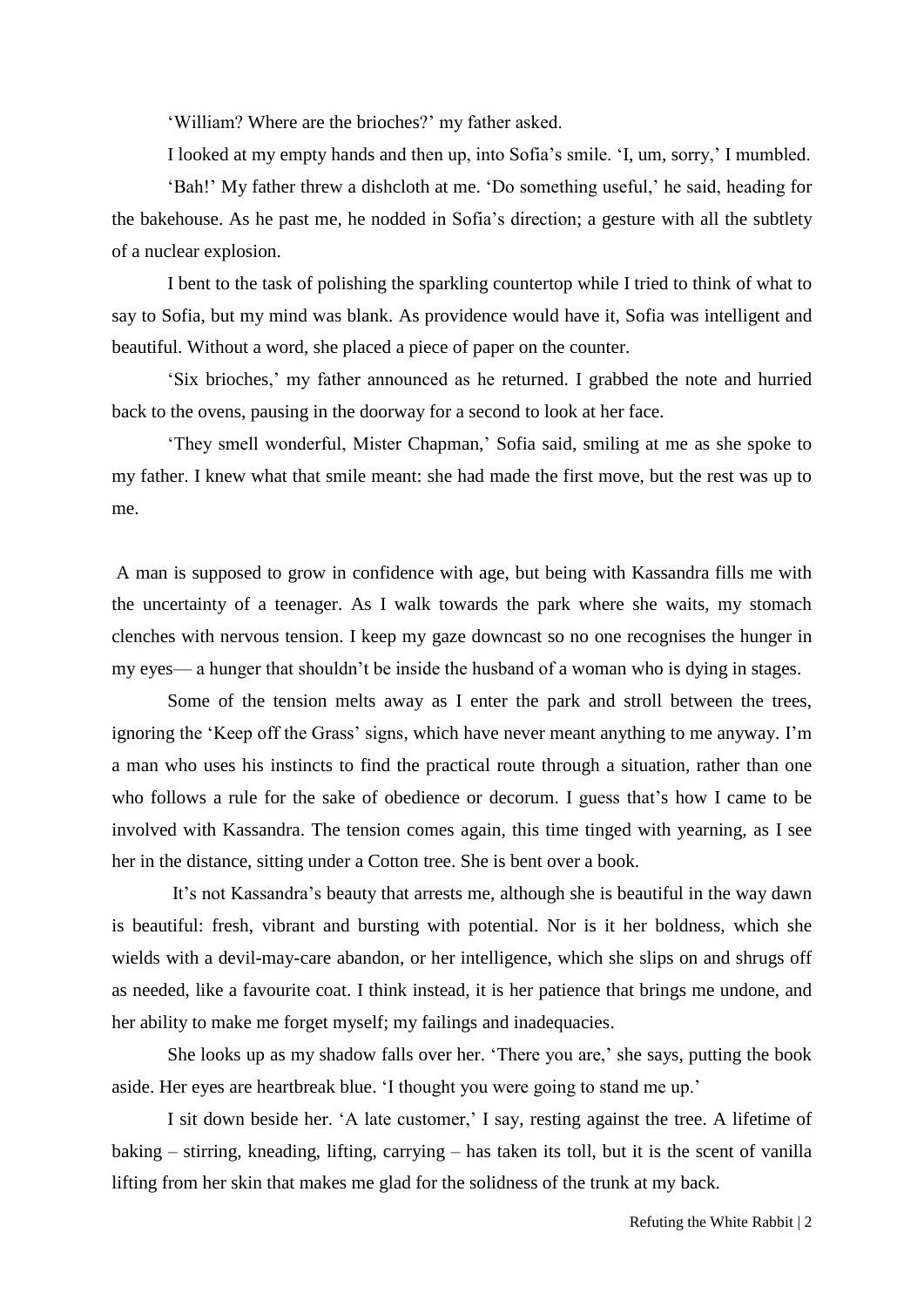'That's cool,' she says, reaching behind her. 'I thought we could try something different today?' Her smile is kind but, still, the old terror surges inside me; the fear of exposure and ridicule.

I kept my secret from Sofia for the year and a half of our courtship. It wasn't hard to do; I'd been hiding that part of myself since I started working in the bakehouse at fourteen. My father and workmates didn't catch on as I had a natural flair with ingredients and a memory for recipes. They thought I loved the work, and they were right— mostly.

Two weeks before our marriage, my father called Sofia and I into his office. He was behind his desk and, as we sat, he pushed a file filled with papers towards us. 'This is my wedding gift,' he said.

A nervous tingle started at the base of my spine. 'Really? A pile of paper? Thanks, Dad, that's sure to come in handy if we need to make paper aeroplanes, or fix a hole in our shoes.'

My father scowled. 'Very funny, wise-mouth. It's a partnership contract,' he said, opening the file and tapping the top sheet. A cold sweat broke out across my back. 'See. What do you think of the name?'

The letters swam, the lines moving mockingly, changing position until I felt sick. 'Well—'

'*Two Chap's Bakery*,' Sofia said, taking my hand under the desk. 'That's a terrific name, Mister Chapman. And we're honoured by your gift, aren't we, William?'

I cleared my throat. 'Yes we are. Thank you, Dad.'

My father beamed. 'No problem, but you should read the contract before you thank me. You might be signing away your first born child.'

I laughed, but when I looked at the file, the sick feeling in my stomach rose like a helium-filled balloon and clogged my throat.

Sofia saved me, again. 'Would it be okay if we took the contract with us, Mr Chapman? I'm sure there will be much for William to consider and, well, I have a hair appointment in twenty minutes.'

My father smiled and closed the file. 'Of course, my dear, we shouldn't allow business to get in the way of beauty,' he said, with a wink.

As we walked towards the bus stop, hand in hand, the file tucked into Sofia's bag, I worked up the courage to ask, 'How long have you known?'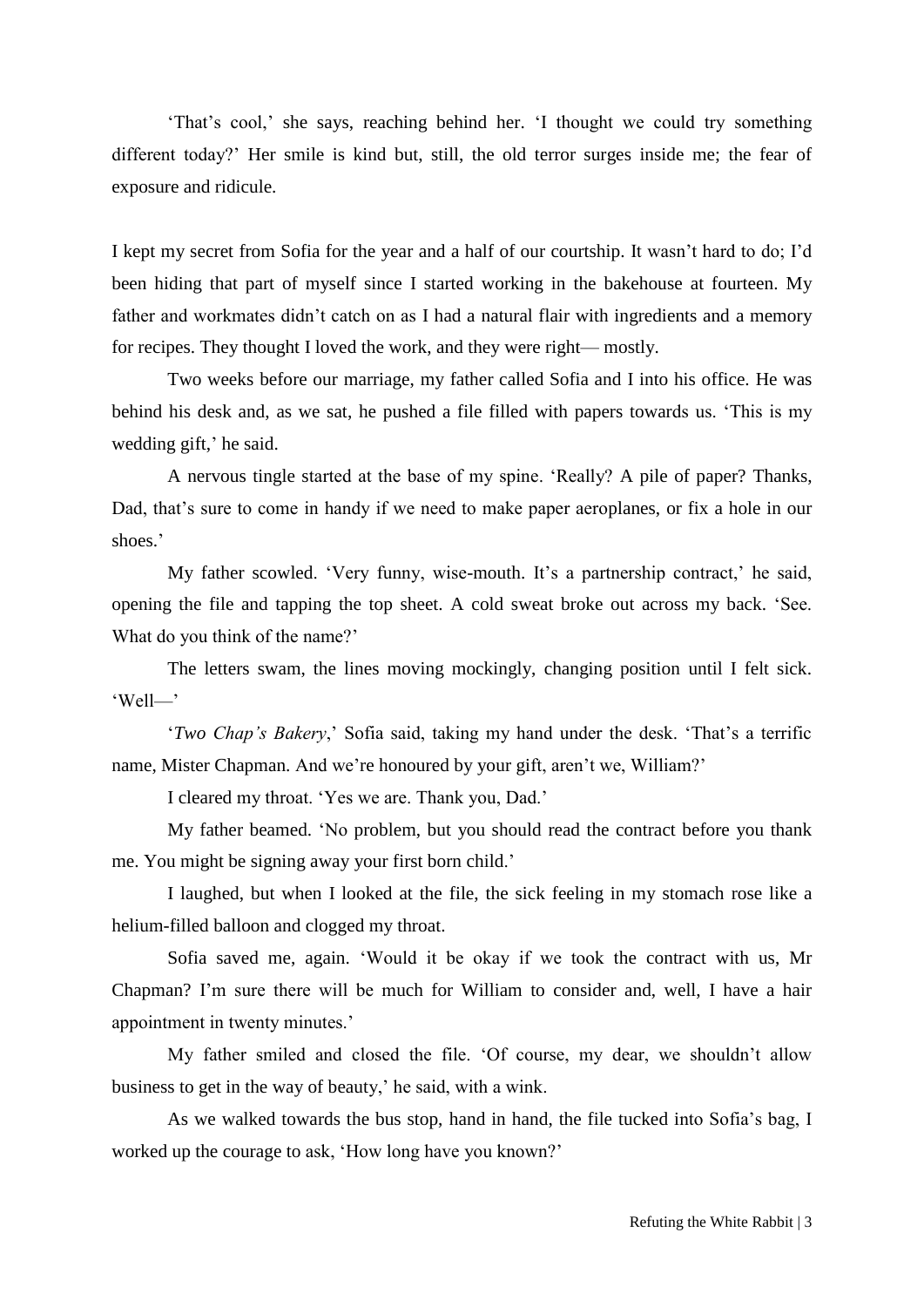Sofia shrugged. 'Long enough to know it doesn't matter,' she said, signalling the approaching bus. 'You are a good man, William, and you'll be a good husband. Everything else we can work out along the way.' She glanced at me as the bus pulled into the stop. 'Besides, we all have our burdens to bear,' she said, and dashed aboard.

I paid the driver and wandered down the aisle to the seat she had taken. 'And what burdens do you have, lovely Sofia?' I asked, sliding in beside her.

She lifted her chin and feigned a pride I knew she didn't possess. 'It's a secret.'

'Ah,' I said, shaking my head. 'How sad for us.'

'Sad?'

'Yes. You see, I couldn't possibly marry a woman with secrets.'

'Oh well, if you put it that way—' Sofia locked her gaze onto mine, 'but you must swear not to tell anyone.'

Although I knew she was playing a game, I understood that her words were meant to reassure me. 'I promise.'

She nodded, satisfied. 'Okay, my confession is, I can't cook.'

'Really?'

'I couldn't boil an egg to save myself.' Sofia turned the engagement ring on her finger. 'Are you disappointed in me?'

I wrapped my arm around her shoulder and drew her close. 'Sweet Sofia, I couldn't be disappointed in you if my life depended on it,' I said, kissing the tip of her nose.

Tenderness filled her face. 'Thank you, William.'

We were quiet until we drew near our stop. Sofia pushed the button and we stood, bracing against each other as the bus swayed. 'Of course, it's a stroke of luck that you're marrying a baker,' I said, leading the way down the steps.

'Indeed,' Sofia replied, linking her arm with mine, 'but a stroke of luck for whom?'

Although we have a rule about such things, Kassandra has a gift for me. I recognise it from earlier; the package wrapped in plain brown paper, tied with string. She holds it out to me.

'What is this?' I ask, folding my arms.

She raises her eyebrows, but doesn't respond to my delaying tactic. Still I hesitate. There's a commitment involved in accepting a gift and I'm not sure I want to make it. I like what is between Kassandra and I, as it is.

'Nothing will change, William,' Kassandra says, apparently reading my mind. 'Besides, it's not for you.'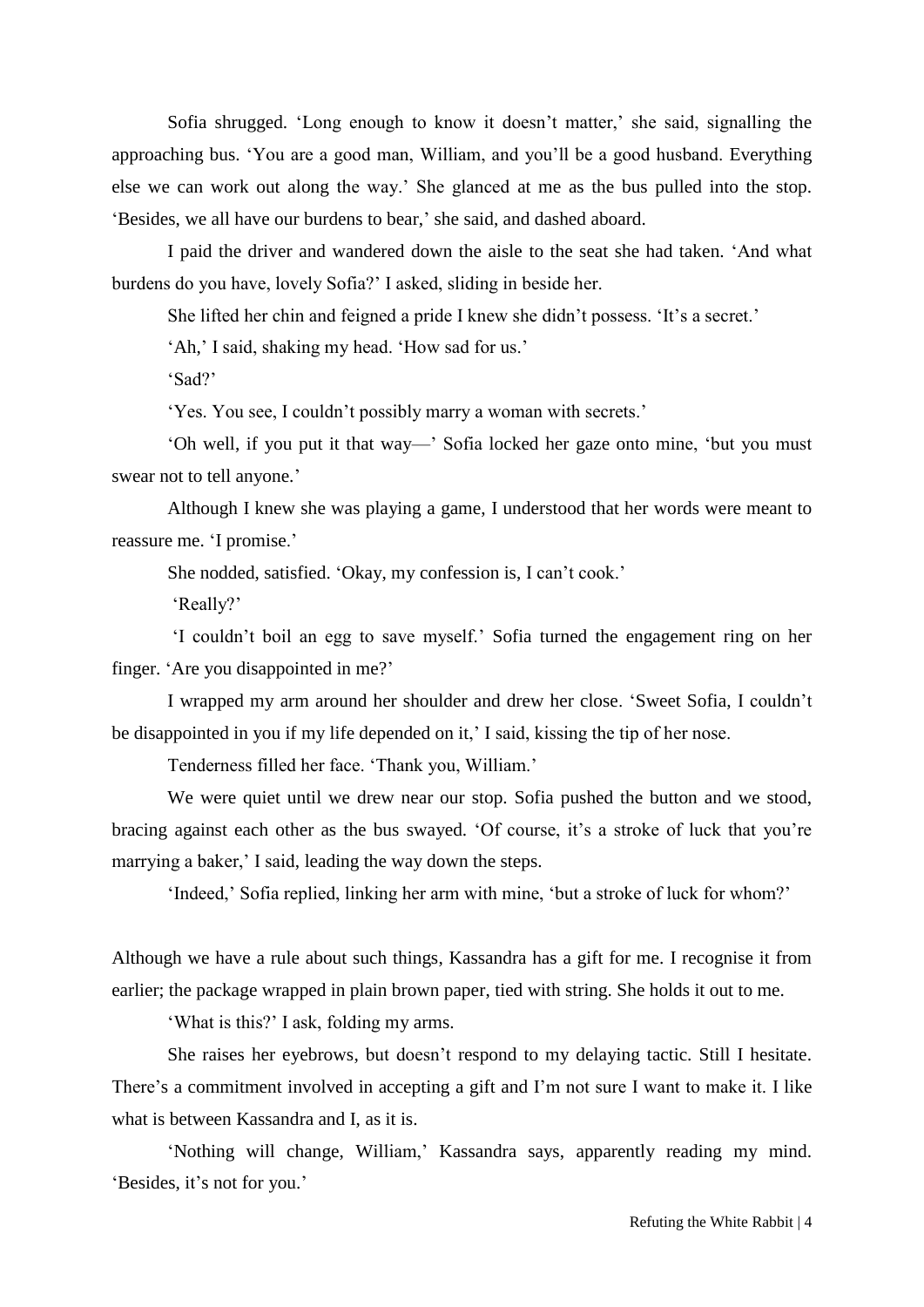Surprise forces my hand forward. 'Who is it for?'

'You'll see,' Kassandra says, as I pull on the bow to release the string. She rises to her knees. I turn the package over and loosen the tape. Kassandra presses her hands together beneath her chin and I can see she is struggling not to reach over and hurry my unwrapping.

Her unexpected impatience makes me smile and I consider drawing out the moment, but I can't be that cruel to her. I pull the paper away like a magician revealing his best trick, and my smile vanishes.

'Do you like it?' Kassandra asks, her delight obvious. She touches the cover of the book with her fingertips. 'It's a collector's edition.'

I'm speechless, overwhelmed. *What have I done in my life to deserve this woman*? I wonder as I force words into the space between us. 'It's her favourite.'

'I remember you telling me,' Kassandra says, resting her hand over mine, soft, warm, confident; everything Sofia was but is no longer, thanks to the disease pulling her relentlessly towards eternity. 'I thought we could read it together, you know, to practice.'

She sits close to me and takes the book from my hands, leaning it against our bent knees. A faint odour wafts towards us as she opens the cover and I think of oak-panelled libraries with books stacked from floor to the ceiling.

'Shall I begin?' Kassandra asks, and when I remain silent, she does:

*Alice was beginning to get very tired of sitting by her sister on the bank, and of having nothing to do: once or twice she had peeped into the book her sister was reading, but it had no pictures or conversations in it, 'and what is the use of a book,' thought Alice 'without pictures or conversation?'*

It wasn't until after the first battle was won that I discovered that *Alice in Wonderland* was Sofia's favourite book. I'd arrived home from work one evening and found her reading to Miranda. Not wanting to disturb them, I sat in the darkened hallway outside our daughter's bedroom and listened.

Miranda was our reward for surviving Sofia's first brush with disease. She was a long time coming into our lives, which was my fault. We'd spent the first ten years of our marriage working in the bakery, building our reputation and expanding until we had four shops in our little empire. Sofia was my everything on this conquest: my partner, my eyes, my interpreter, my muse, and I had no idea what I would do without her; a point I made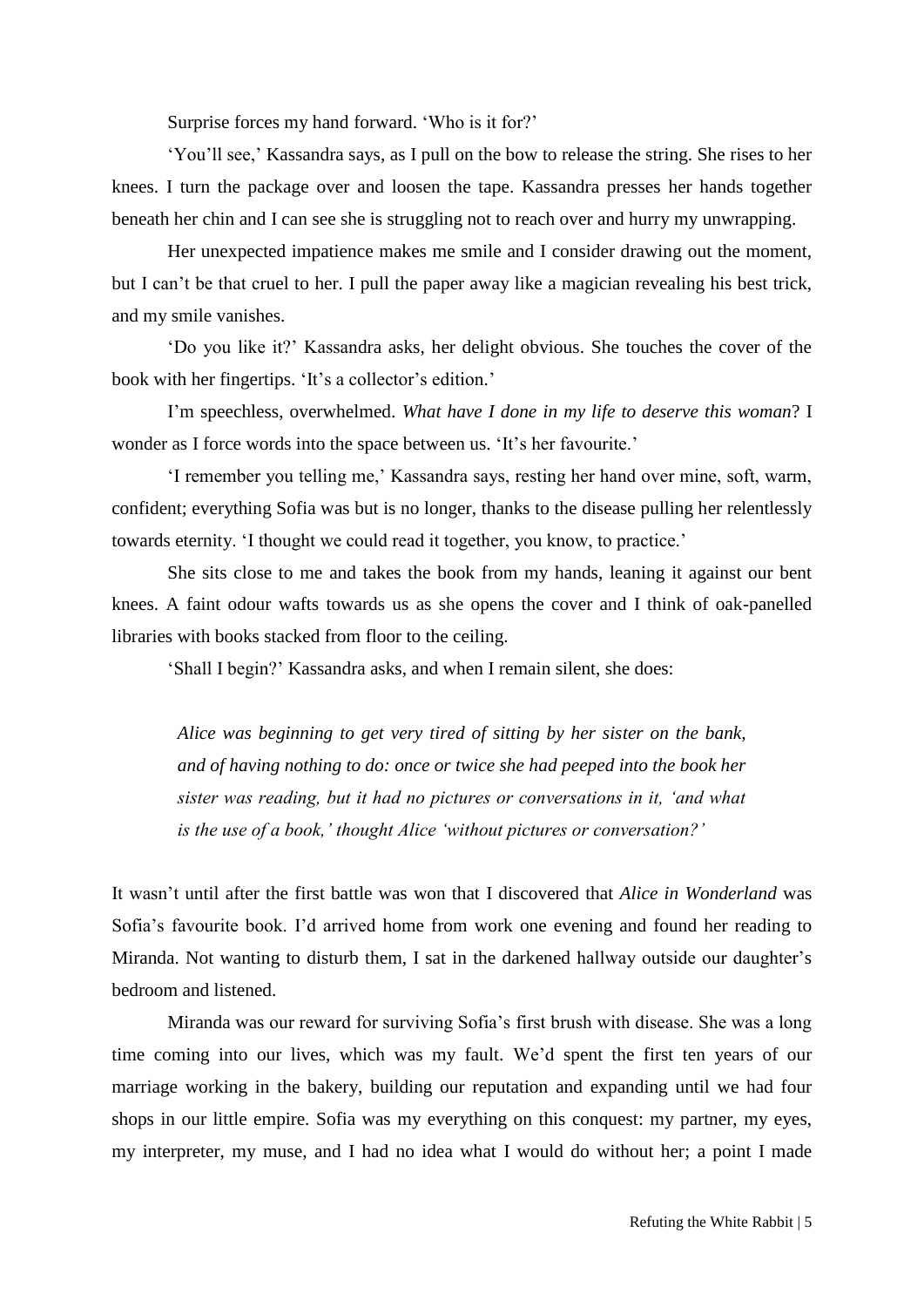whenever the topic of starting a family was raised— usually by my father, who loved to stir the pot.

My wife smiled and patted his arm at these times and said, 'Each gift in its time, Father,' and although I knew she meant it, I saw the sadness around her eyes.

Perhaps it was the sadness that let the disease in, the first time.

Life as I knew it stopped as we went about beating the villain that had crept into Sofia's body. I was terrified for her, and – if I'm honest – for myself. Every day I visited her at the hospital, sitting with her as she endure the treatments, and I would whisper over and over as I held her hand, 'I can't do this without you.'

And sometimes, if she could manage it, she would reply, 'I know.'

Two year later, we celebrated her recovery by bringing Miranda into the world.

In the years that followed, I came to understand what a remarkable woman I had found in Sofia. Never once did she leave me in the lurch, and yet she attended to our daughter with infinite care and finesse. We were loved, Miranda and I, with every ounce of Sofia's being.

It was my father who issued the warning. Sofia was bustling around the bakery, clearing orders and reading letters to me as I slid a tray of croissants into the oven. Miranda sat at the office desk, calling on her mother to help with her homework. Back and forth Sofia went between us, stopping only when my father caught her hand.

'Dear girl, you must take some time for yourself,' he said.

Sofia smiled. 'They need me, Father,' she replied.

The year after Miranda moved out of home, the villain returned, swathed in poison and intent on finishing the task of stealing my wife from me, right when she felt I needed her the most.

*... So she set to work, and very soon finished off the cake.*

Kassandra finishes the page and tilts the book toward me, a gesture of gentle encouragement. I take the book from her and gaze at the page. The letters jumble and the sharp taste of panic – that old foe – fills my mouth. I breathe and focus as Kassandra has taught me, allowing the letters to settle, but I don't begin. Instead, I close the book and take Kassandra's hand in mine.

'I can't do this with you,' I say.

'You're ready then?'

'Not at all.'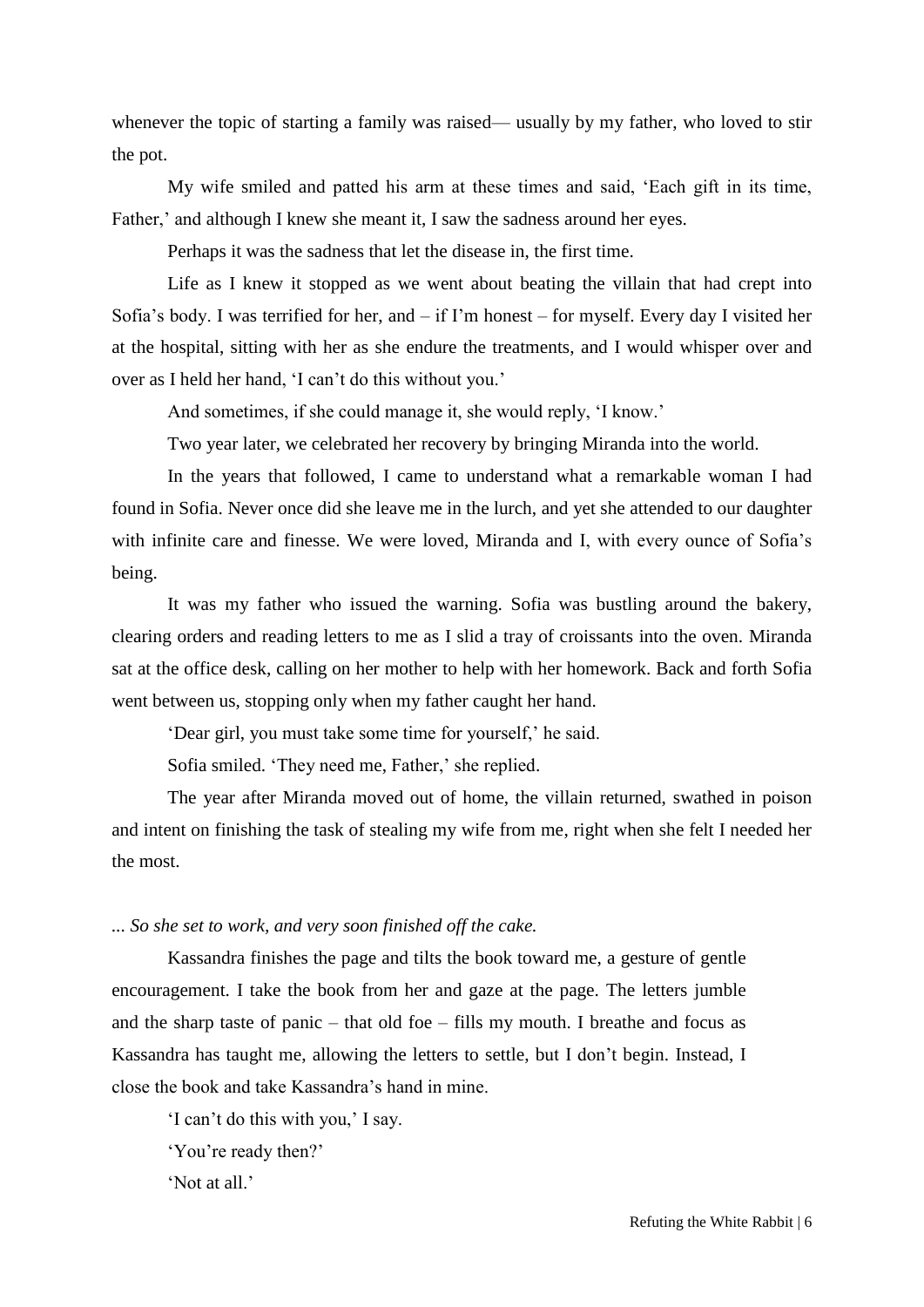She places her free hand against my cheek and draws me toward her. I close my eyes and feel the brush of her lips against my forehead. When I look into her face, there are tears hanging on her lashes. I squeeze her hand; there is nothing more we need to say.

I stand in the doorway of our bedroom, book in hand. Amber shades of evening filter through the curtains, falling across Sofia in our bed. She has become a child again: small, fragile, dependant, only her determination continues to define her as a woman.

Our doctor visits her every other day, and there is a nurse who stays in the house to tend to her medication. When I talk to them about her condition, they shake their heads and wonder at her refusal to give up life.

Although I don't tell them, I know why she lingers.

The carpet absorbs the sound of my footsteps as I approach the bed but Sofia hears me anyway. Her eyes open with the slowness of deep fatigue and the shackles of guilt around my chest tighten. While my wife has spent the last year battling the villain consuming her body, I have battled the villain inside my heart: fear.

My hope is that our individual struggles will end today.

I sit in the chair beside our bed and rest my fingers over her thin wrist. 'Hello sweet Sofia,' I say, weeping inside at her laboured breathing. 'I have brought you a gift.'

Despite all she endures, Sofia finds a smile for me. 'What is it?' she murmurs.

Unwrapping Kassandra gift for the second time, I hold it where Sofia can see without effort. Her gaze moves across the cover, slow as time, then travels up to meet mine. 'It's beautiful,' she says. There is a glassy shine in her eyes but she has no tears left to cry. 'I'm sorry. I can't read anymore.'

Forcing the roughness of grief from my voice, I say, '*You* are beautiful, my love, but I don't need you to read anymore.' I catch the slight widening around her eyes. 'May I lie beside you, Sofia?'

Her nod is almost imperceptible in the fading light. I turn on the bedside lamp and gently climb onto the bed. It feels wonderful to be next to her again. When I am settled, I check to make sure Sofia is comfortable. Her eyes hold mine as she says, 'How?'

I kiss the tip of her nose. 'It doesn't matter,' I reply, opening the cover of *Alice in Wonderland.* The first page is the easiest because I can hear Kassandra's voice in my head as I read to my wife. The second page takes longer but I get through it, my confidence growing with each sentence.